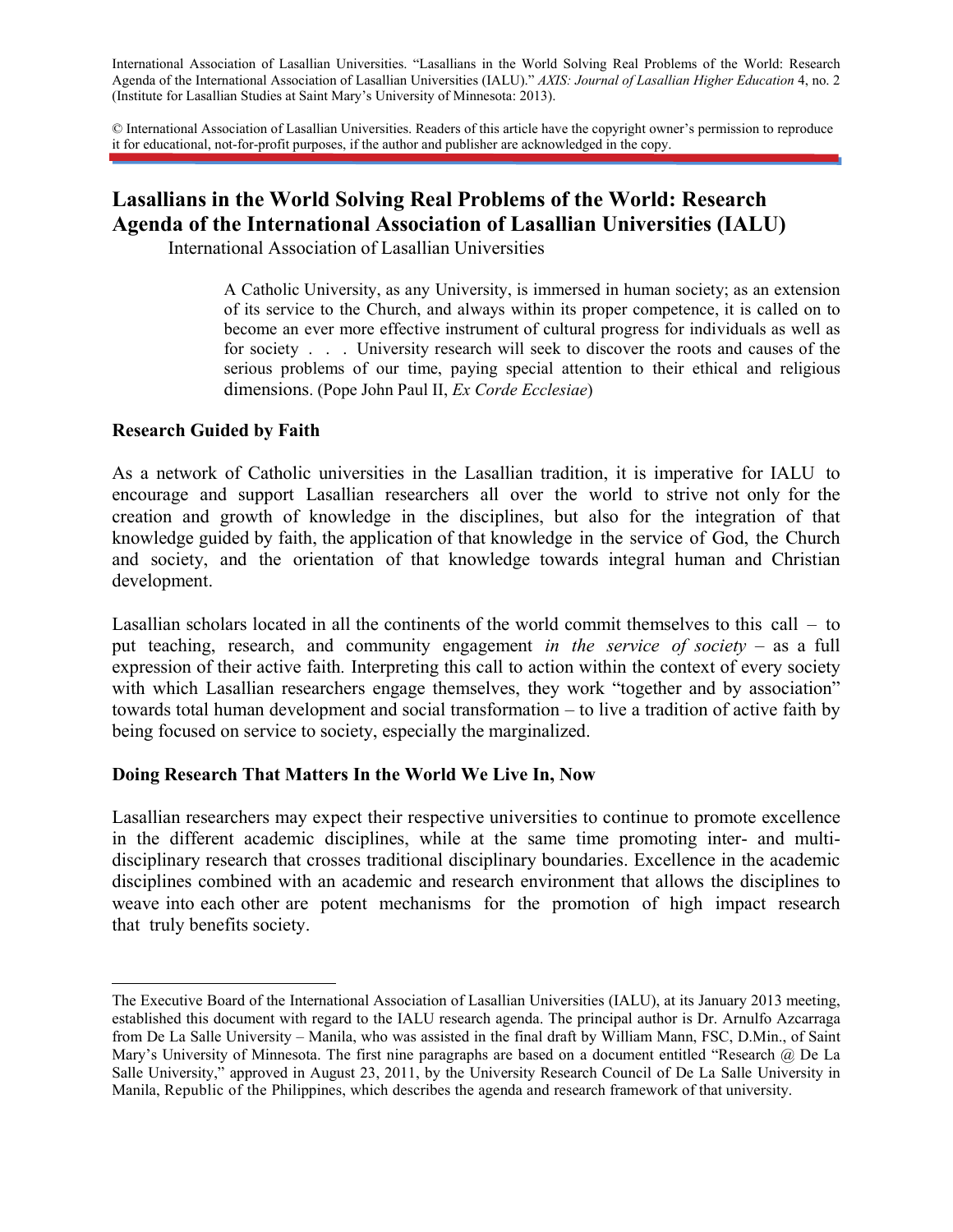Through interdisciplinary research, Lasallian researchers actively engage in research that matters in the world we live in now. They put their collective will, wisdom and action in studies and projects that alleviate poverty; promote peace and social justice; protect the welfare of women, youth at risk, and other vulnerable sectors of society; create wealth and resources to bridge various societal divides; provide models and avenues for stewardship of God's creation; and influence policy, governance, and the management of institutions – thus using research to secure positive, meaningful, lasting, and inclusive growth in society.





### **Measuring Research Impact**

The traditional measures of high impact research and scholarly output that are anchored on dissemination of new knowledge continue to be valid. These include publication in high quality journals and, for some fields, the presentation of research results in high quality conferences. Such public dissemination of new knowledge, i.e. knowledge that has been scientifically and methodically discovered and articulated and properly reviewed by peers, by itself constitutes a proper "impact" to society. By itself and in itself, the dissemination of knowledge is a contribution to society and remains a critical function of any University – Lasallian or not.

As for *applied research* and *(participatory) action research*, and even for direct applications of available knowledge and technology to solve practical societal problems about which no new knowledge is created, the research impact may only be truly measured in terms of the *positive societal change* that has resulted from the work. Has poverty been alleviated? By how much? Is the alleviation of poverty permanent? Has there been true peace and social justice? At what scale? Has the divide been bridged between those that have access to knowledge and those that do not? Are the rivers clean? Is the air healthy? Does government have the right information to design appropriate social interventions? Is private business a partner of government towards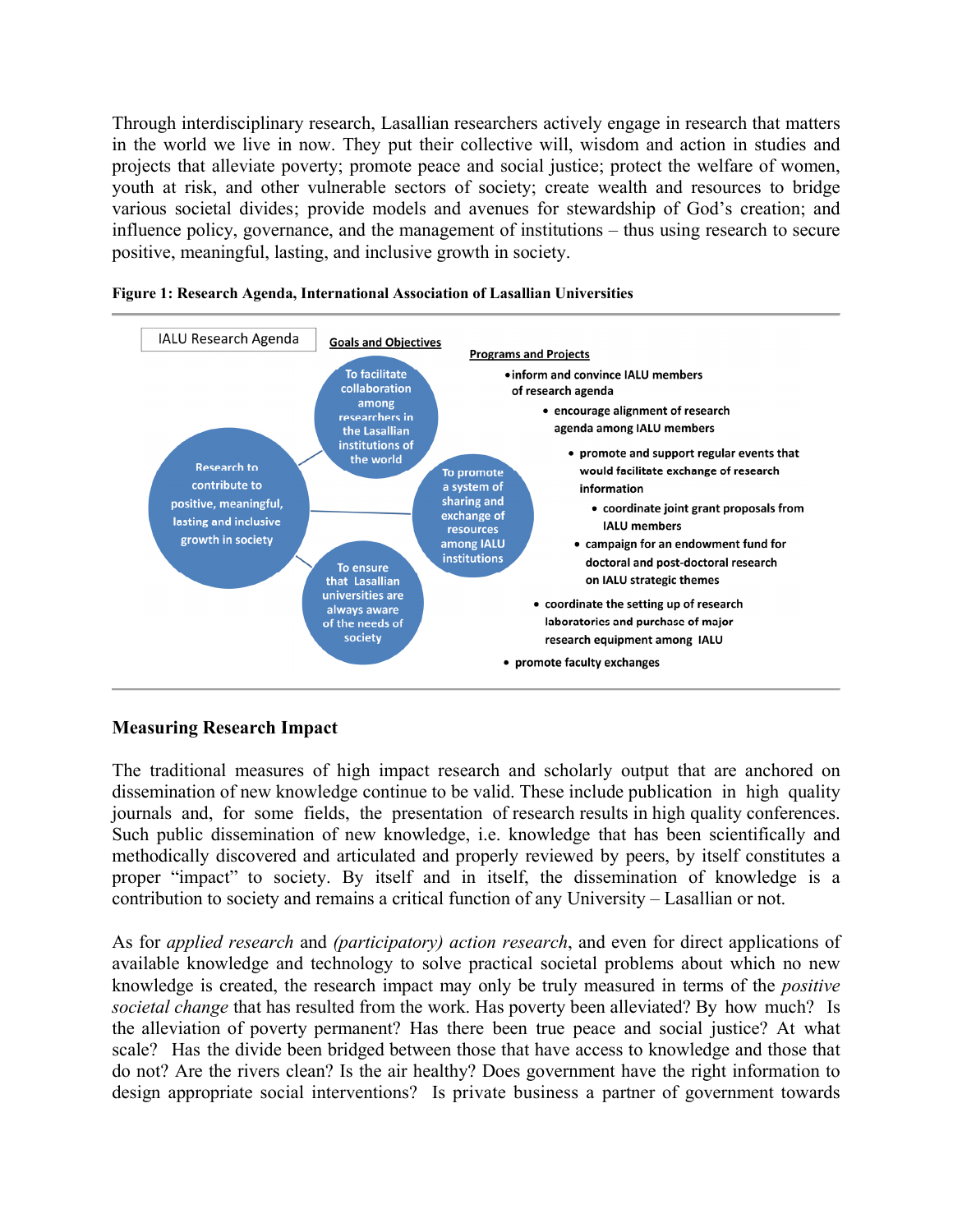social peace and justice? Assessing the positive, meaningful, lasting and inclusive societal change that has resulted from research is indeed more difficult, but such change remains to be the true measure of impact of Lasallian research. This is the yardstick that Lasallian researchers use in calibrating their willful and collective engagement with the world. Positive, meaningful, lasting and inclusive growth in society is the main driver, the prime motivation and the definitive impetus for Lasallian research all over the world.

## **Bridging Faith and Scholarship in the Service of Society**

Every Lasallian researcher seeks to bridge faith and scholarship by ensuring that the scholarly pursuit of truth through systematic and scientific research remains in constant dialogue with the human search for meaning and transcendence. As Lasallian researchers, they are in a unique position to enable such a dialogue. By engaging in the expansion of disciplinary knowledge, they contribute to human enlightenment in the secular world. And never losing sight of their commitment to society, and of their mission to put students at the core of all Lasallian learning experiences, Lasallian researchers vigorously pursue truth and contribute to the creation of new knowledge, with all the ethical and moral implications thereof, so that they are able to use their collective will and their formidable intellectual force to secure social transformation.

Responding to a call to action within the context of the societies where Lasallian scholars find themselves, they commit to truly serve society and thus live a tradition of *active faith* a Lasallian tradition of *Faith*, *Service* and *Communion*.

## **IALU Collaborative Research Themes: 2013 – 2018**

Proceeding from a deeply Lasallian perspective, and as an expression of solidarity with the world and the societies it serves, IALU resolves to promote the alignment of some of the university-based research spread all over the world. In full cognizance of the fact that Lasallian researchers in the world can achieve significantly more by working together and by association, IALU strategically pursues research themes that directly address societal issues and needs. Each of these themes has the "human person" at its core, and society's poor as the focus.

While IALU promotes and fosters research collaboration among Lasallian researchers in strategic areas, these themes certainly must not preclude the pursuit of other lines of research according to the individual missions and visions of IALU member institutions. For the period 2013 to 2018, the following are the IALU strategic research themes.

- 1. *Food, Nutrition and Health (e.g. biochemistry of food products, science and engineering of potable water, cancer risks and cures from food, economic impact studies of nutrition programs in schools)*
- 2. *Sustainability and the Environment (e.g. dealing with climate change, eco-design of houses and urban centers, industrial ecology, air and water quality monitoring in megacities)*